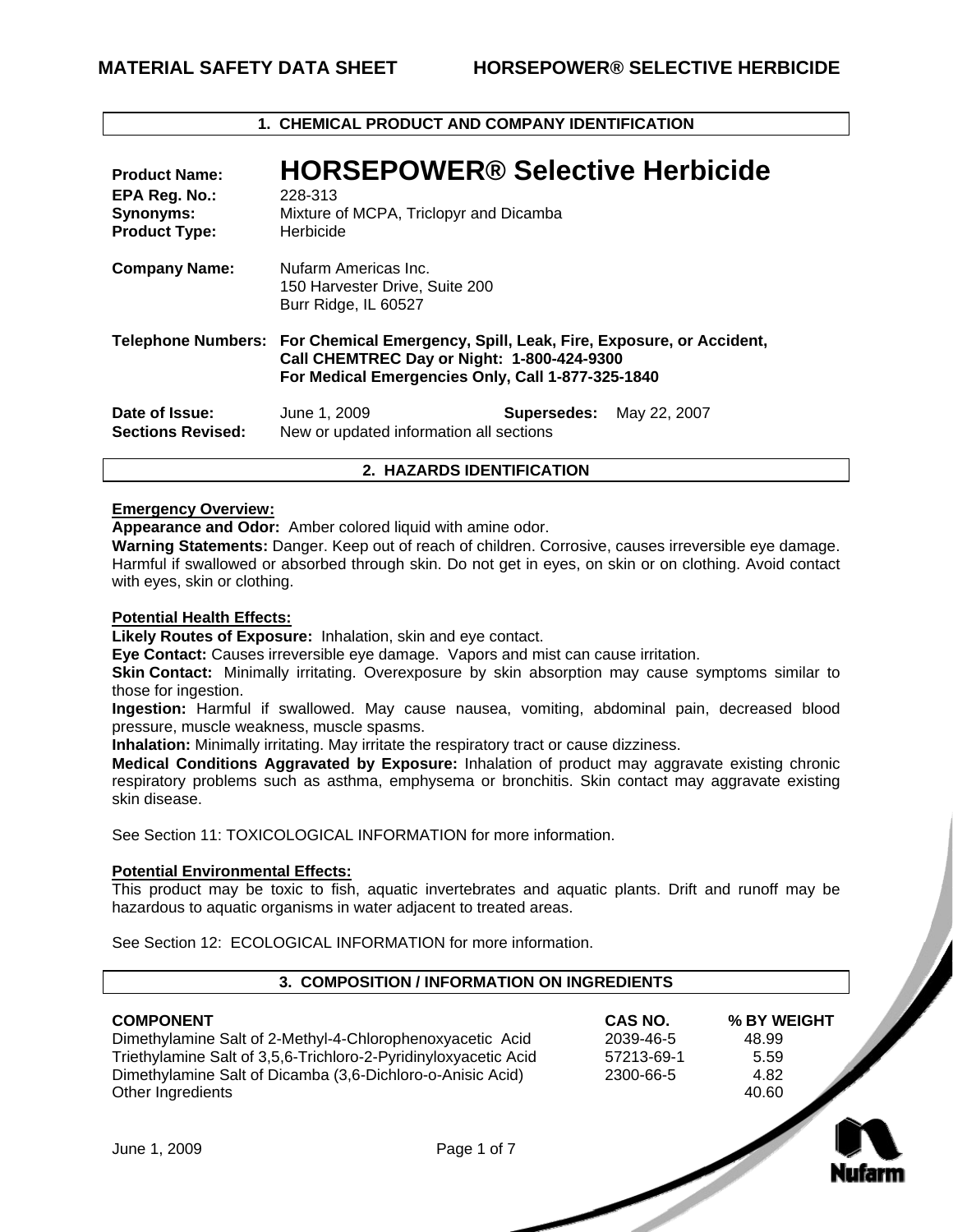# **4. FIRST AID MEASURES**

**If in Eyes:** Hold eye open and rinse slowly and gently with water for 15 to 20 minutes. Remove contact lenses, if present, after the first 5 minutes, then continue rinsing eye. Call a poison control center or doctor for treatment advice.

**If Swallowed:** Call a poison control center or doctor immediately for treatment advice. Have person sip a glass of water if able to swallow. Do not induce vomiting unless told to do so by the poison control center or doctor. Do not give anything by mouth to an unconscious person.

**If on Skin:** Take off contaminated clothing. Rinse skin immediately with plenty of water for 15 to 20 minutes. Call a poison control center or doctor for treatment advice. Do not give anything by mouth to an unconscious person.

**If Inhaled:** Move person to fresh air. If person is not breathing, call 911 or an ambulance, then give artificial respiration, preferably by mouth-to-mouth, if possible. Call a poison control center or doctor for further treatment advice.

**Note to Physician:** This product is corrosive to the eyes. Probable mucosal damage may contraindicate the use of gastric lavage.

#### **5. FIRE FIGHTING MEASURES**

**Flash Point:** Not applicable due to aqueous formulation **Autoignition Temperature:** Not determined **Flammability Limits:** Not determined

**Extinguishing Media:** Recommended for large fires: foam or water spray. Recommended for small fires: dry chemical or carbon dioxide.

**Special Fire Fighting Procedures:** Firefighters should wear NIOSH/MSHA approved self-contained breathing apparatus and full fire-fighting turn out gear. Dike area to prevent runoff and contamination of water sources. Dispose of fire control water later.

**Unusual Fire and Explosion Hazards:** If water is used to fight fire or cool containers, dike to prevent runoff contamination of municipal sewers and waterways.

**Hazardous Decomposition Materials (Under Fire Conditions):** May produce gases such as hydrogen chloride and oxides of carbon and nitrogen.

#### **National Fire Protection Association (NFPA) Hazard Rating:**

**Rating for this product: Health:** 3 **Flammability:** 1 **Reactivity:** 0 Hazards Scale:  $0 =$  Minimal  $1 =$  Slight  $2 =$  Moderate  $3 =$  Serious  $4 =$  Severe

## **6. ACCIDENTAL RELEASE MEASURES**

**Personal Precautions:** Wear appropriate protective gear for the situation. See Personal Protection information in Section 8.

**Environmental Precautions:** Prevent material from entering public sewer systems or any waterways. Do not flush to drain. Large spills to soil or similar surfaces may necessitate removal of topsoil. The affected area should be removed and placed in an appropriate container for disposal.

**Methods for Containment:** Dike spill using absorbent or impervious materials such as earth, sand or clay. Collect and contain contaminated absorbent and dike material for disposal.

**Methods for Clean-Up and Disposal:** Pump any free liquid into an appropriate closed container. Collect washings for disposal. Decontaminate tools and equipment following cleanup. See Section 13: DISPOSAL CONSIDERATIONS for more information.

**Other Information:** Large spills may be reportable to the National Response Center (800-424-8802) and to state and/or local agencies.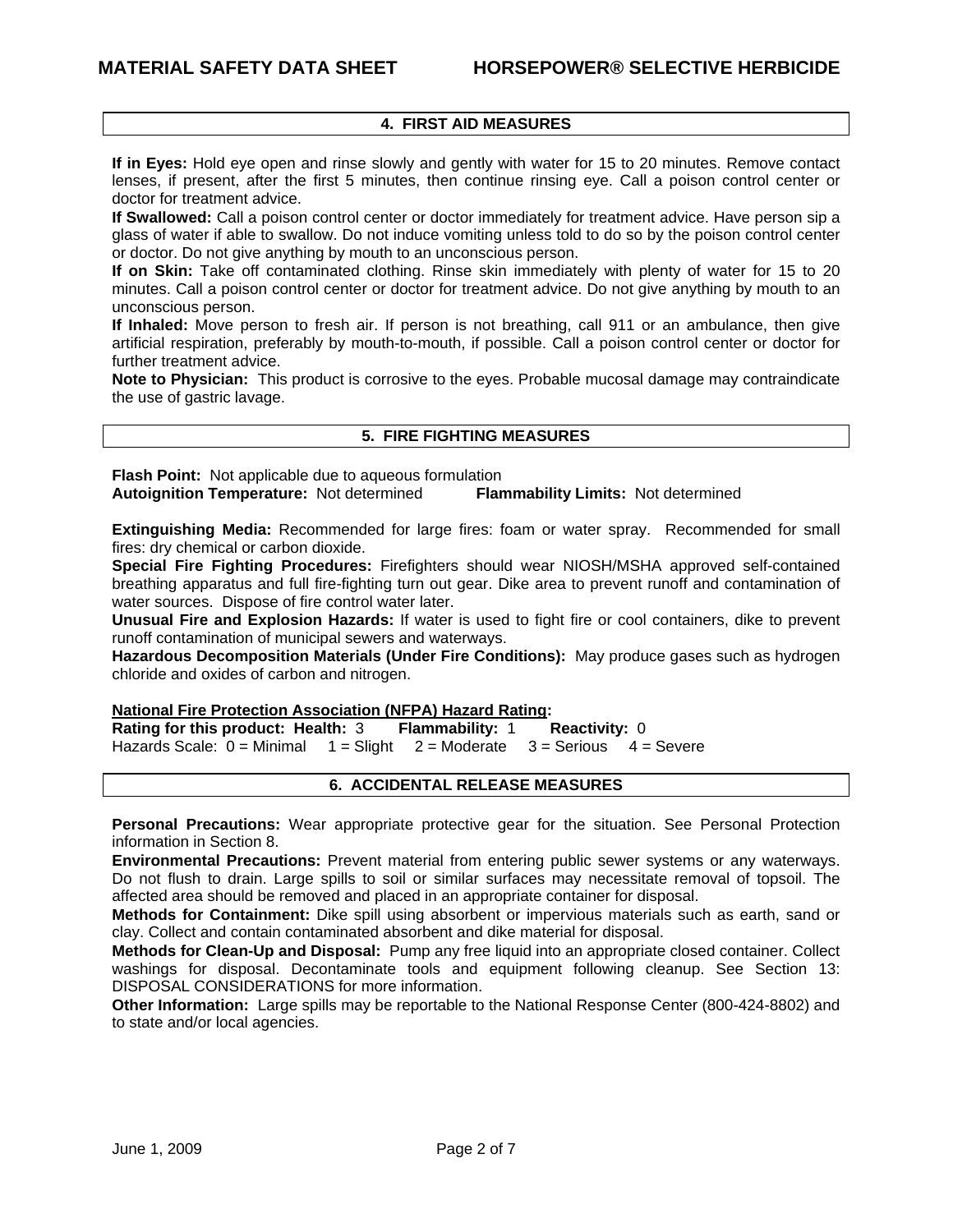# **7. HANDLING AND STORAGE**

## **Handling:**

Do not get in eyes, on skin or on clothing. Avoid contact with eyes, skin or clothing. Users should wash hands before eating, drinking, chewing gum, using tobacco or using the toilet. Remove clothing/Personal Protective Equipment (PPE) immediately if pesticide gets inside. Then wash thoroughly and put on clean clothing. Remove PPE immediately after handling this product. Wash the outside of gloves before removing. As soon as possible, wash thoroughly and change into clean clothing.

#### **Storage:**

Always store pesticides in a secured warehouse or storage building. Store at temperatures above 32ºF. If allowed to freeze, remix before using. This does not alter this product. Containers should be opened in well-ventilated areas. Keep container tightly sealed with not in use. Do not stack cardboard cases more than two pallets high. Do not store near open containers of fertilizer, seed or other pesticides. Do not contaminate water, food or feed by storage or disposal.

# **8. EXPOSURE CONTROLS / PERSONAL PROTECTION**

#### **Engineering Controls:**

Where engineering controls are indicated by specific use conditions or a potential for excessive exposure, use local exhaust ventilation at the point of generation.

#### **Personal Protective Equipment:**

**Eye/Face Protection:** To avoid contact with eyes, wear face shield or goggles. An emergency eyewash or water supply should be readily accessible to the work area.

**Skin Protection:** To avoid contact with skin, wear long pants, long-sleeved shirt, socks, shoes and chemical-resistant gloves made of any waterproof material. For overhead exposure, wear chemicalresistant headgear. An emergency shower or water supply should be readily accessible to the work area.

**Respiratory Protection:** Not normally required. If vapors or mists exceed acceptable levels, wear NIOSH approved air-purifying respirator with cartridges/canisters approved for use against pesticides.

**General Hygiene Considerations:** Personal hygiene is an important work practice exposure control measure and the following general measures should be taken when working with or handling this material: 1) do not store, use and/or consume foods, beverages, tobacco products, or cosmetics in areas where this material is stored; 2) wash hands and face carefully before eating, drinking, using tobacco, applying cosmetics or using the toilet.

## **Exposure Guidelines:**

|                              | <b>OSHA</b> |             | <b>ACGIH</b> |             |      |
|------------------------------|-------------|-------------|--------------|-------------|------|
| <b>Component</b>             | TWA         | <b>STEL</b> | TWA          | <b>STEL</b> | Unit |
| DMA Salt MCPA                | NE          | NE          | NE           | ΝE          |      |
| <b>TEA Salt of Triclopyr</b> | ΝE          | NE          | NE           | ΝE          |      |
| DMA Salt of Dicamba          | ΝE          | NE          | NE           | ΝE          |      |

NE = Not Established

## **9. PHYSICAL AND CHEMICAL PROPERTIES**

**Appearance and Odor:** Amber colored liquid with amine odor.

**Boiling Point:** Not determined **Solubility in Water:** Soluble<br> **Density:** 9.58 pounds/gallon **Specific Gravity:** 1.150 @ 20°C **Density:** 9.58 pounds/gallon **Specific Gravity: Evaporation Rate:** Not determined **Vapor Density:** Not determined<br> **Freezing Point:** 32<sup>o</sup>F (0<sup>o</sup>C) **Vapor Pressure:** Not determined **Freezing Point:** 32ºF (0ºC) **Vapor Pressure:** Not determined **pH:** 6.5 – 8.5 **Viscosity:** 29.0 cps @ 25ºC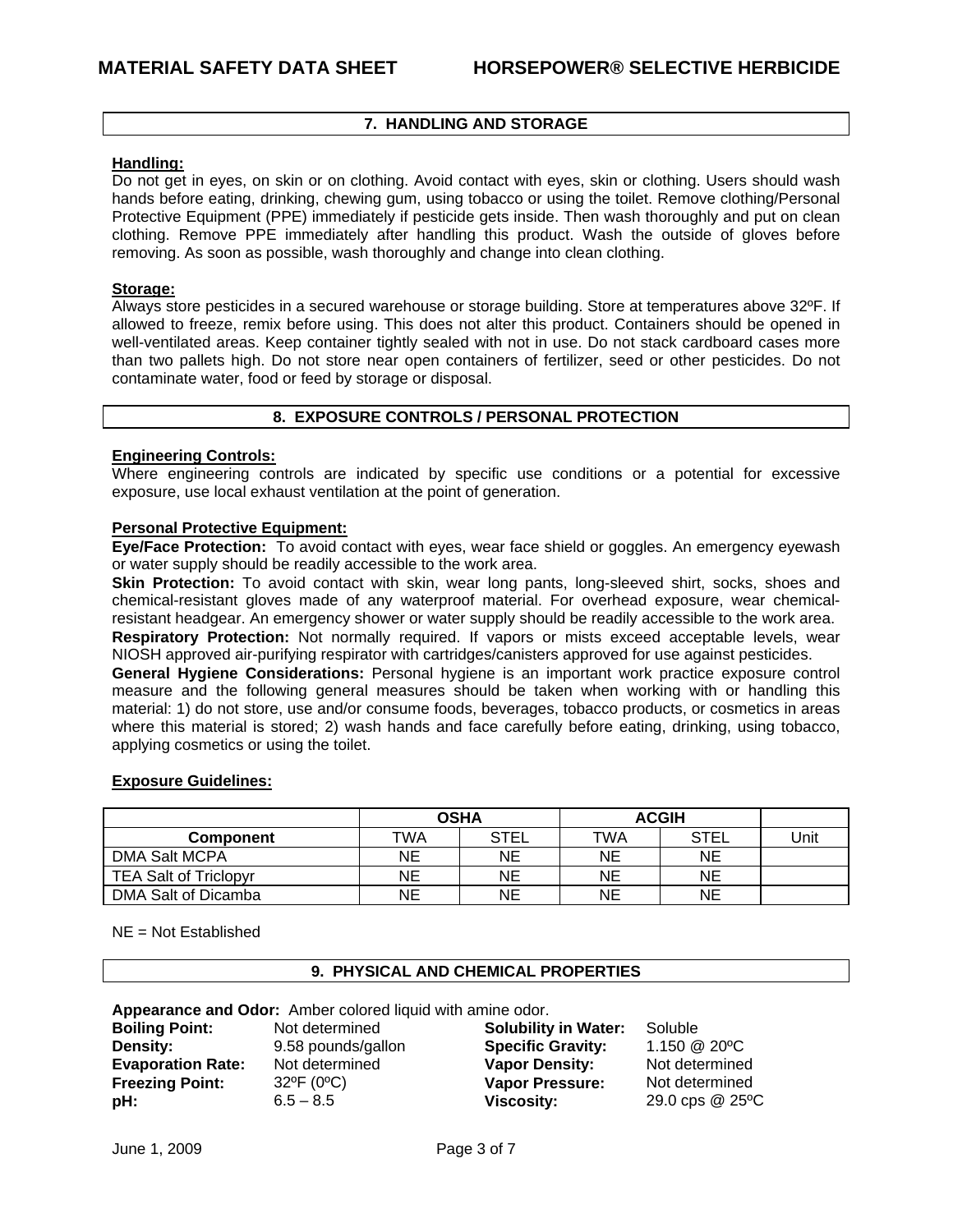**Note:** Physical data are typical values, but may vary from sample to sample. A typical value should not be construed as a guaranteed analysis or as a specification.

#### **10. STABILITY AND REACTIVITY**

**Chemical Stability:** This material is stable under normal handling and storage conditions.

**Conditions to Avoid:** Excessive heat. Do not store near heat or flame.

**Incompatible Materials:** Strong oxidizing agents: bases and acids.

**Hazardous Decomposition Products:** Under fire conditions may produce gases such as hydrogen chloride and oxides of carbon and nitrogen.

**Hazardous Reactions:** Hazardous polymerization will not occur.

## **11. TOXICOLOGICAL INFORMATION**

## **Toxicological Data:**

Data from laboratory studies on this product are summarized below: **Oral:** Rat LD<sub>50</sub>: 1,207 mg/kg **Dermal:** Rabbit LD<sub>50</sub>: >2,700 mg/kg **Inhalation:** Rabbit: 4-hr LC<sub>50</sub>: >2.2 mg/L **Eye Irritation:** Rabbit: Severely Irritating/Corrosive **Skin Irritation: Rabbit: Slightly irritating Skin Sensitization:** Not a contact sensitizer in guinea pigs following repeated skin exposure.

**Subchronic (Target Organ) Effects:** Repeated overexposure to phenoxy herbicides may cause effects to liver, kidneys, blood chemistry, and gross motor function. Rare cases of peripheral nerve damage have been reported, but extensive animal studies have failed to substantiate these observations, even at high doses for prolonged periods. Excessive exposure to Triclopyr may cause liver or kidney effects. Repeated overexposure to dicamba may cause liver changes or a decrease in body weight.

**Carcinogenicity / Chronic Health Effects:** The International Agency for Research on Cancer (IARC) lists exposure to chlorophenoxy herbicides as a class 2B carcinogen, the category for limited evidence for carcinogenicity in humans. However, newer rat and mouse lifetime feeding studies did not show carcinogenic potential for MCPA. Triclopyr did not cause cancer in laboratory studies. Dicamba did not cause cancer in long-term animals studies. The U.S. EPA has given triclopyr and dicamba a Class D classification (not classifiable as to human carcinogenicity).

**Reproductive Toxicity:** MCPA studies in laboratory animals have shown testicular effects and lower male fertility. For triclopyr, in laboratory animal studies, effects on reproduction have been seen only at doses that produced significant toxicity to the parent animals. Dicamba did not interfere with fertility in reproduction studies in laboratory animals.

**Developmental Toxicity:** MCPA studies in laboratory animals have shown decreased fetal body weights and delayed development in the offspring at doses toxic to mother animals. For triclopyr, birth defects are unlikely. Even exposures having an adverse effect on the mother should have no effect on the fetus. Animal tests with dicamba have not demonstrated developmental effects.

**Genotoxicity:** There have been some positive and some negative studies, but the weight of evidence is that MCPA is not mutagenic. Animal tests with triclopyr and dicamba did not demonstrate mutagenic effects.

## **Assessment Carcinogenicity:**

This product contains substances that are considered to be probable or suspected human carcinogens as follows:

|                          | <b>Regulatory Agency Listing As Carcinogen</b> |      |            |      |
|--------------------------|------------------------------------------------|------|------------|------|
| <b>Component</b>         | <b>ACGIH</b>                                   | IARC | <b>NTP</b> | OSHA |
| Chlorophenoxy Herbicides | No                                             | 2Β   | No         | No   |

See Section 2: HAZARDS IDENTIFICATION for more information.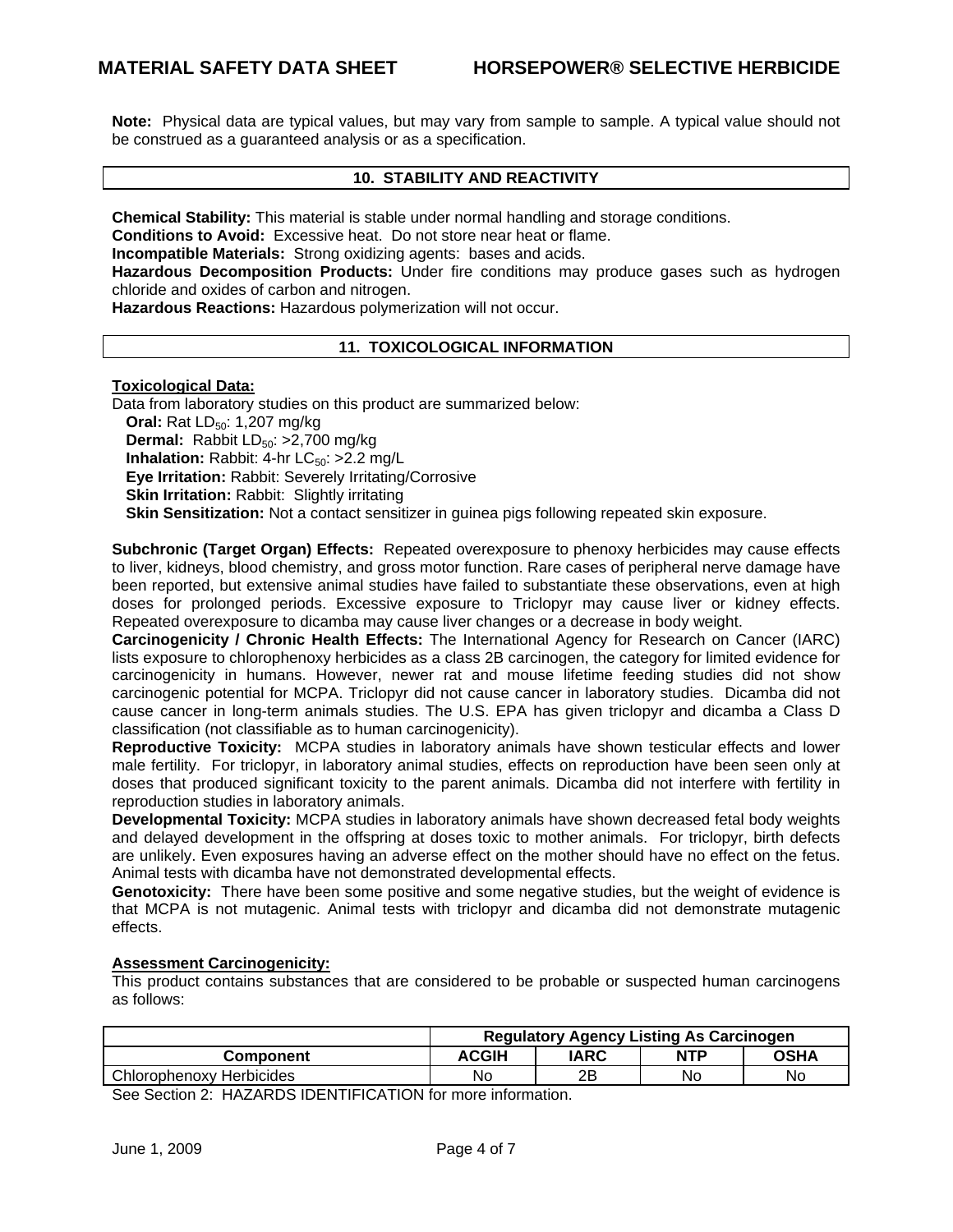# **12. ECOLOGICAL INFORMATION**

## **Ecotoxicity:**

| Data on MCPA DMA:<br>96-hour LC <sub>50</sub> Bluegill:<br>96-hour LC <sub>50</sub> Rainbow Trout:<br>48-hour EC <sub>50</sub> Daphnia:      | $>310$ mg/l<br>$230 \text{ mg/l}$<br>190 mg/l        | Bobwhite Quail Oral LD <sub>50</sub> :<br>Mallard Duck 8-day Dietary LC <sub>50</sub> :                                                | 390 mg/kg<br>$>5,620$ ppm      |
|----------------------------------------------------------------------------------------------------------------------------------------------|------------------------------------------------------|----------------------------------------------------------------------------------------------------------------------------------------|--------------------------------|
| Data on Triclopyr TEA:<br>96-hour LC <sub>50</sub> Bluegill:<br>96-hour LC <sub>50</sub> Rainbow Trout:<br>48 hour EC <sub>50</sub> Daphnia: | 893 ppm<br>$613$ ppm<br>947 ppm                      | Bobwhite Quail 8-day Dietary $LC_{50}$ : >10,000 ppm<br>Mallard Duck Oral LD <sub>50</sub> :<br>Mallard Duck 8-day Dietary $LC_{50}$ : | $2,055$ mg/kg<br>$>10,000$ ppm |
| Data on Dicamba:<br>96-hour LC <sub>50</sub> Bluegill:<br>96-hour LC <sub>50</sub> Rainbow Trout:<br>48-hour EC <sub>50</sub> Daphnia:       | $135 \text{ mg/l}$<br>$135 \text{ mg/l}$<br>110 mg/l | Bobwhite Quail 8-day Dietary LC <sub>50</sub> :<br>Mallard Duck 8-day Dietary LC <sub>50</sub> :                                       | $>10,000$ ppm<br>$>10,000$ ppm |

## **Environmental Fate:**

MCPA DMA rapidly dissociates to parent MCPA in the environment. In soil, MCPA is microbially degraded with a typical half-life of approximately 10 to 14 days. In laboratory and field studies, Triclopyr TEA rapidly dissociates to parent acid in the environment. Triclopyr is moderately persistent and mobile. In soil, the predominant degradation pathway is microbial and the average half-life is 30 days. Half-lives tend to be shorter in warm, moist soils with a high organic content. The predominant degradation pathway for triclopyr in water is photodegradation and the average half-life is one day. Dicamba poorly binds to soil particles, is potentially mobile in the soil and highly soluble in water. Aerobic soil metabolism is the main degradative process for dicamba with a typical half-life of 2 weeks. Degradation is slower when low soil moisture limits microbe populations. In water, microbial degradation is the main route of dicamba dissipation. Aquatic hydrolysis, volatilization, adsorption to sediments, and bioconcentration are not expected to be significant.

## **13. DISPOSAL CONSIDERATIONS**

## **Waste Disposal Method:**

Pesticide wastes are acutely hazardous. If container is damaged or if pesticide has leaked, contain all spillage. Absorb and clean up all spilled material with granules or sand. Place in a closed labeled container for proper disposal. Improper disposal of excess pesticide, spray mixtures, or rinsate is a violation of Federal law. If these wastes cannot be disposed of by use according to label instructions, contact your State Pesticide or Environmental Control Agency, or the Hazardous Waste representative at the nearest EPA Regional Office for guidance.

## **Container Handling and Disposal:**

Triple rinse (or equivalent). Then offer for recycling or reconditioning, or puncture and dispose of in a sanitary landfill, or by other procedures approved by State and local authorities. Plastic containers are also disposable by incineration, or if allowed by State and local authorities, by burning. If burned, stay out of smoke.

## **14. TRANSPORTATION INFORMATION**

Follow the precautions indicated in Section 7: HANDLING AND STORAGE of this MSDS.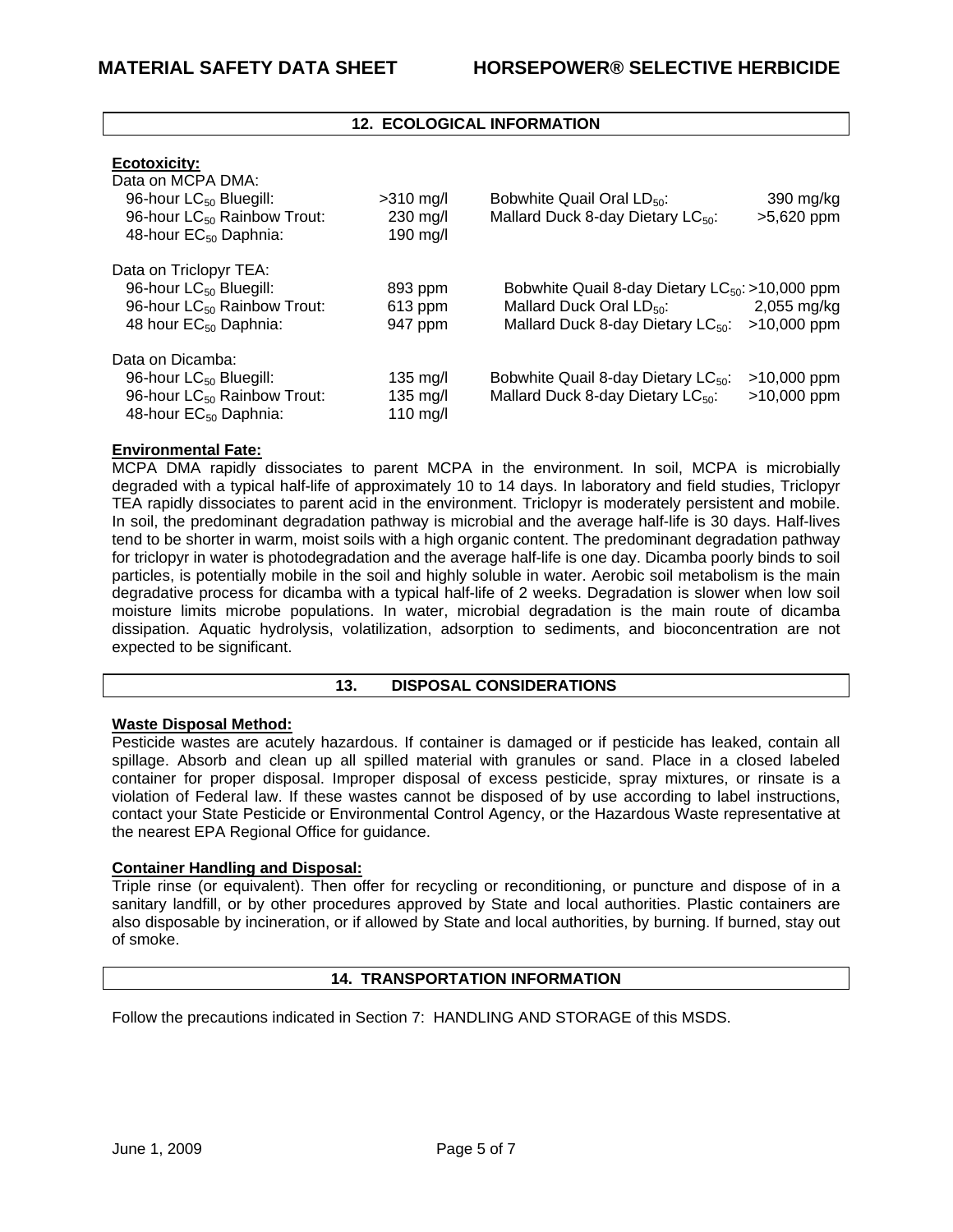**DOT**

< **2,322 gallons per complete package** 

Non Regulated

## ≥ **2,322 gallons per complete package**

RQ, UN 3082, ENVIRONMENTALLY HAZARDOUS SUBSTANCE, LIQUID, N.O.S. (DICAMBA), 9, III

## **IMDG**

Non-regulated

**IATA**

Non Regulated

## **15. REGULATORY INFORMATION**

#### **U.S. Federal Regulations:**

**TSCA Inventory:** This product is exempted from TSCA because it is solely for FIFRA regulated use.

#### **SARA Hazard Notification/Reporting:**

**Hazard Categories Under Criteria of SARA Title III Rules (40 CFR Part 370):** Immediate and Delayed

#### **Section 313 Toxic Chemical(s):**

Dicamba (CAS No. 1918-00-9), 4.0% equivalent by weight in product Triclopyr, Trimethylammonium Salt (CAS No. 57213-69-1), 5.59% by weight in product

## **Reportable Quantity (RQ) under U.S. CERCLA:**

Dicamba (CAS No. 1918-00-9) 1,000 pounds

#### **RCRA Waste Code:**

None Listed

# **State Information:**

Other state regulations may apply. Check individual state requirements.

## **California Proposition 65:** Not Listed

## **16. OTHER INFORMATION**

This Material Safety Data Sheet (MSDS) serves different purposes than and DOES NOT REPLACE OR MODIFY THE EPA-ACCEPTED PRODUCT LABELING (attached to and accompanying the product container). This MSDS provides important health, safety and environmental information for employers, employees, emergency responders and others handling large quantities of the product in activities generally other than product use, while the labeling provides that information specifically for product use in the ordinary course.

Use, storage and disposal of pesticide products are regulated by the EPA under the authority of the Federal Insecticide, Fungicide, and Rodenticide Act (FIFRA) through the product labeling, and all necessary and appropriate precautionary, use, storage, and disposal information is set forth on that labeling. It is a violation of Federal law to use a pesticide product in any manner not prescribed on the EPA-accepted label.

Although the information and recommendations set forth herein (hereinafter "Information") are presented in good faith and believed to be correct as of the date hereof, Nufarm Americas Inc. makes no